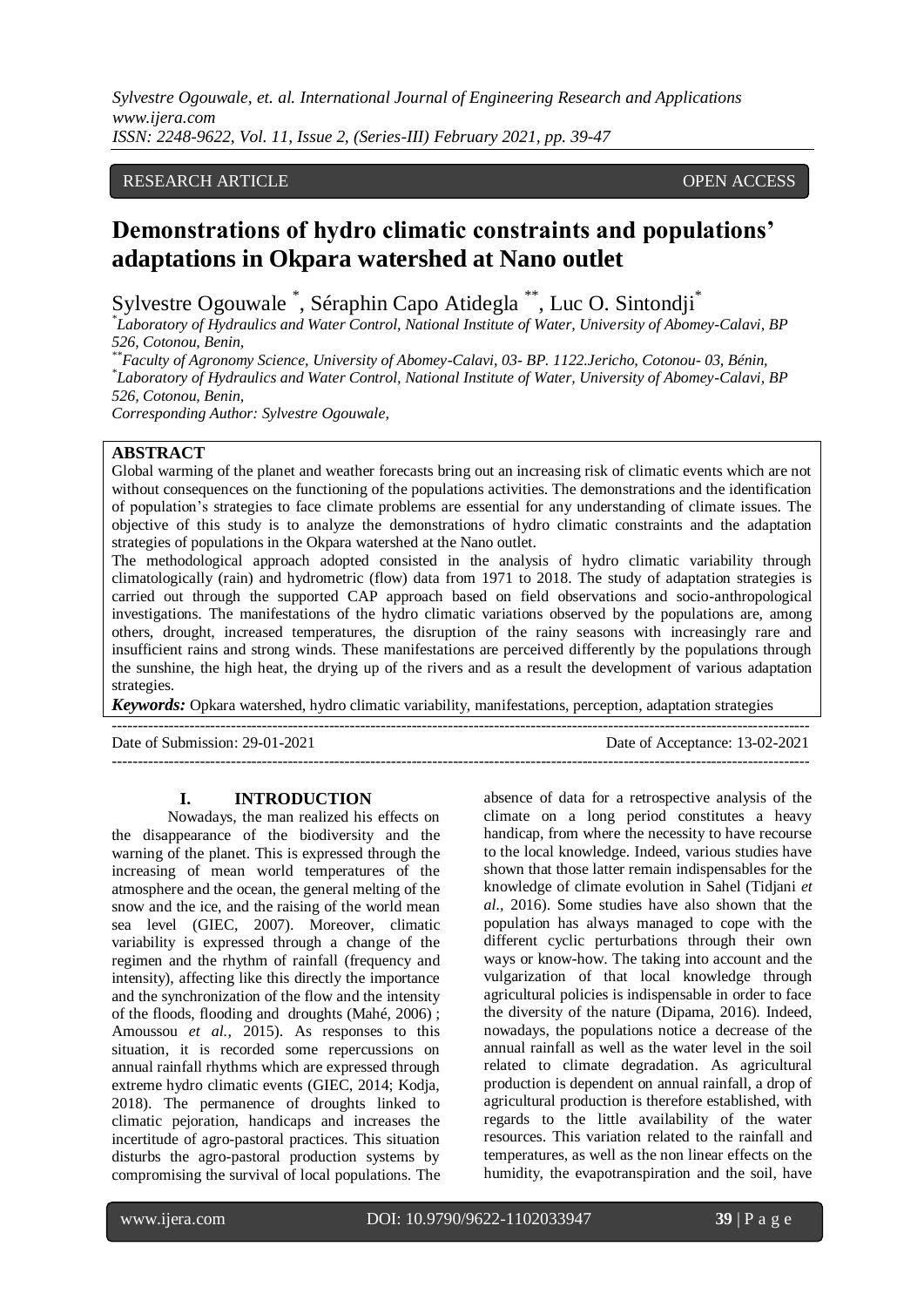some consequences on the quantity and the quality of water resources, agriculture, fishery and breeding (GIEC, 2007) and on the populations' life. In the same line, the work done by Ogouwalé (2015) in the Okpara watershed showed a decrease of the heights of rain and an increasing of the minimal and maximal temperatures. It is a situation which contributes to the drop of the water resources availability in Okpara watershed. Now, in some many cases, the flooding plains and /or watersheds give excellent technical and economic opportunities like the case in Okpara watershed at Nano outlet. That is the reason of the present study which aims to show the demonstrations of hydro climatic variability and to analyze the adaptation strategies developed by the populations.

# **II. PRESENTATION OF STUDT AREA**

Okpara watershed is located in latitude between 7°30' and 9°54' north on one side, and in longitude between 1°30' and 3°18'east on second side. It's spread on a area of about 12 710 km<sup>2</sup>. Many under watersheds are drained by the water of this watershed of which the under watershed of Nano (figure 1) which covers the Communes of Nikki, Pèrèrè, N'Dali, Parakou and Tchaourou.

Located at the north of Okpara watershed, it covers an area of 2314 km² from Goua (Commune of Bembèrèkè) until Kpassa in the district of Kika, Commune of Tchaourou in the length direction and the district of Ouénou (Commune of N'Dali) until the urban centre of Pèrèrè in the width direction. It is located in latitude between 9°16' and 9°58' north on one side, and in longitude between 2°35' and 3°04' east on second side. The medium rainfall pattern in Okpara watershed is unimodal with an optimum from the month of June. Annual rainfall has average 44 mm in march, 178 mm in August-September and 90 mm in October and by reaching the minima of 4 mm and 2 mm respectively in December and January. Somewhere else, the evolution of the flows in Okpara watershed shows the first phase of 1971 to 1987 where the maximum annual flows are  $300.82 \text{ m}^3/\text{s}$  This phase is the consequence of the distinct drop of the annual rainfall observed in the west African region during the same period and which had some important repercussions at hydrological, economical and social levels (Mahé, 2006; Vissin, 2007). Finally, the second phase is that from 1988 to 2018 with a distinct renewal  $(655m<sup>3</sup>/s)$ 



**Figure 1:** Location of under watershed of Nano river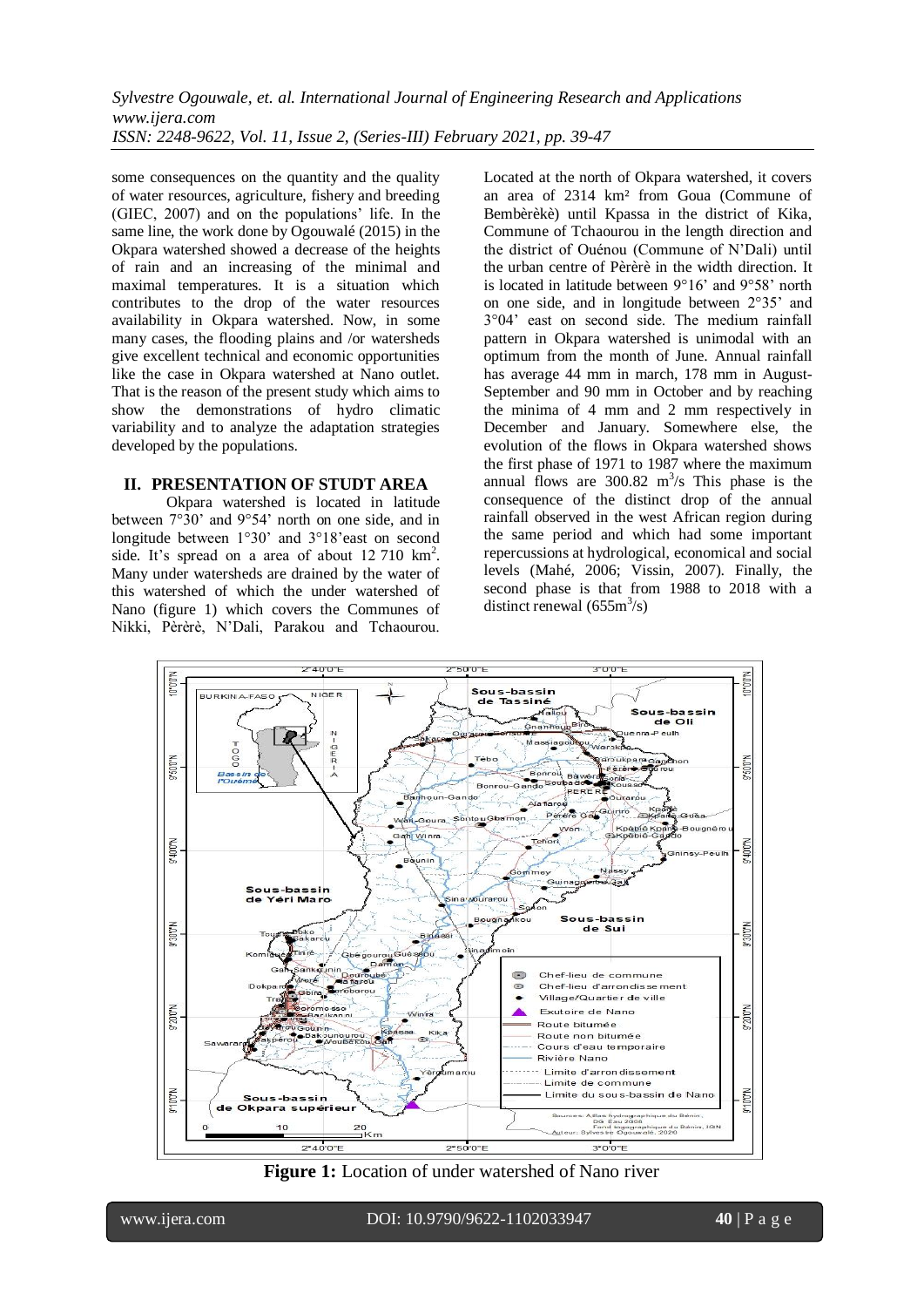# **III. DATA AND METHODS**

# **3.1 Data collection**

Climatic, hydrological, qualitative and quantitative data were used for this study. The climatic chronics are: heights of rain (monthly and annual) of rainfall stations located in the immediate environments of the basin of Nano river, extracted from the files of the stations and climatic posts of National Direction of meteorology (NDM) from 1971 to 2018. Hydrological chronics covered the period from 1971 to 2018 and are printed from the data basis of the Hydrology Office of the General Direction of Water.

#### **3.2 Data analysis**

Stratified questionnaire-based interview and focus group discussion were conducted by using respectively the questionnaire and interview guide in order to collect information from the target persons. The approach KAP (Knowledge, Attitudes, Practices) is used to collect data related to hydrorainfall variability and to grasp the communities' perceptions and knowledge. Direct field observations enable to better identifying the farmers adaptations' strategies to the hydro climatic variability in Okpara watershed at Nano outlet. Questionnaires were addressed to the stakeholders of the agricultural sector of whom 108 farmers. The size of the sample was defined through the method of Schartz 2002).

Rainfall variability was determined from the central reduced anomalies. The computation of the rainfall indexes enabled identifying the wet years (excess) and the dry years (adverse). Those indexes were obtained through the following formula:

$$
x_i = \frac{x_i - \overline{x}}{\sigma(x)}
$$
 with x representing the total

rainfall of year  $i$ ;  $X$  the average annual rainfall over the indicated period and σ representing the standard deviation.

i,

To analyze the fashions of rainfalls in Okpara watershed at Nano outlet, the hydrologic budget was used. According to Barbé et *al.,* (1993), it is determined during one period through the following formula:

$$
P = E + L + I + (S1 - S 0)
$$

With: P=Rainfall (in mm);  $E =$  evaporation (in mm);  $L =$  water flow (in mm); I = refill (infiltration) (in mm),  $S1-S0 =$  variation of underground water stock available in Okpara watershed at Nano outlet (in mm). Among the five terms of this equation, two are not quantifiable through direct measures. To reduce the numbers of unknowns, the period was chosen so that the variation (S1-S0) will be neglected and "I" varies according to the soil nature and the quantity of rainfall (Vissin, 2007). All those works allows obtaining the following results.

#### **IV. RESULTS AND DISCUSSION**

#### **4.1 Hydrologic statement analysis in Okpara watershed at Nano outlet**

The following figure (Fig. 2) shows the hydrologic behavior of the watershed of Nano river in relation with the climatic budget.

#### **4.1 Hydrologic statement analysis in Okpara watershed at Nano outlet**





**Legend:** RET = Real Evapotranspiration

After analysis of Fig. 2, it arises that the rain is the fundamental element which conditions the other parameters of the hydrologic budget. Thus, some average rainfalls of 107.89 mm had involved an average water flow of 139 mm, average infiltration of 226 mm and evapotranspiration of 713 mm. It follows that for 100% of rainfall in the watershed, 66% are destined to evapotranspiration, 12% to flow and 20% to infiltration. Evaporation rate is very higher in the whole watershed. We can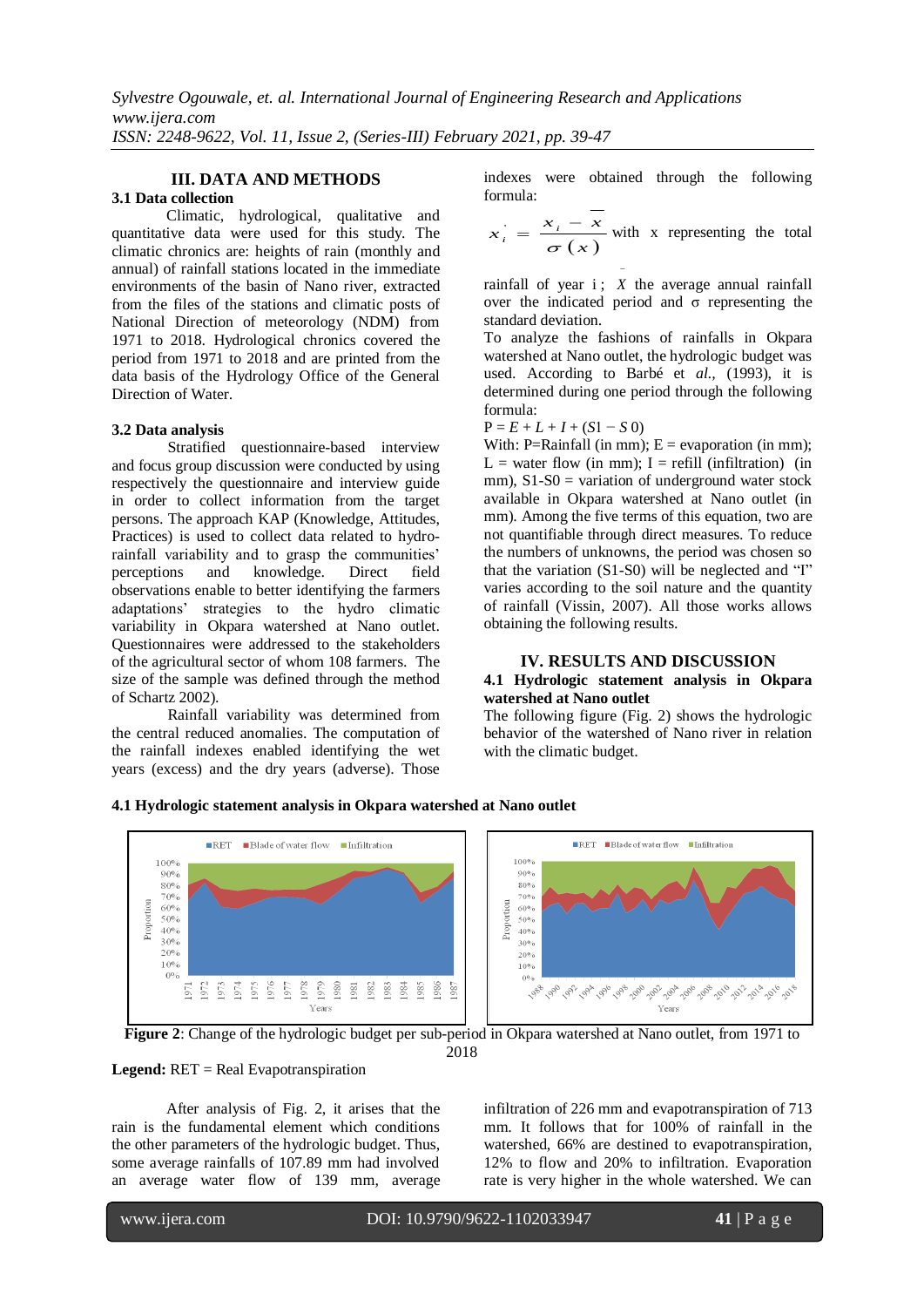notice that the period of rainfall recession (1971- 1987) records less evaporation and water flow than that of rainfall return (1988-2018) in the watershed. That confirms effectively the impact of rain on the other parameters of hydrologic budget mainly the flow of the waterways. Table I shows the proportion of each term of the hydrologic budget.

**Tableau I:** Proportion of each parameter of hydrologic budget for 100% of rainfall per sub-period in the basin

|           | Rainfall       | Water flow $(\% )$ | RET (%) | Infiltration $(\% )$ |
|-----------|----------------|--------------------|---------|----------------------|
| 1971-1987 | 0 <sup>0</sup> | Q                  | 76      |                      |
| 1988-2018 | 00             |                    | 66      | 20                   |

**Legend:** RET = Real Evapotranspiration

From table I, we deduce that the smallest part come back to the flow whereas the most important one is imputed to evaporation through enormous losses. The application of the test of Spearman at the level of acceptance of 95% to these different parameters brings out the main correlations existing between Rain/Water flow on one side, and Water flow /refill on second side, in the basin (Table II)

| Tableau II: Matrix of correlation (Spearman test) |  |  |
|---------------------------------------------------|--|--|
|---------------------------------------------------|--|--|

| <b>Rainfall</b> | <b>RET</b> | <b>Water flow</b> | <b>Infiltration</b> |
|-----------------|------------|-------------------|---------------------|
|                 |            |                   |                     |
| $0.95*$         |            |                   |                     |
| $0.75*$         | 0,26       |                   |                     |
| $0,56*$         | 0.37       | 0.24              |                     |
|                 |            |                   |                     |

#### **Legends:**

REP = Real Evapotranspiration

\*= Significant correlation between budget terms at the level of 95%

Table II reveals the existence of high positive correlations  $(r > 0.5)$ , significant at the level of 95% between the rainfall and the other hydrologic budget's parameters in Okpara watershed at Nano outlet. Correlation between rain and evaporation is more important  $(r = 0.95)$  than with the other hydrologic budget parameters. That testifies the high relation between this parameter and the blade of water flow precipitated in the basin. Likewise, there

is a not less important correlation between the other parameters (infiltration and water flow) and the precipitations. The above results and analysis prove that rain is the parameter which conditions the other parameters of hydrologic budget in the basin. The table III shows the mean of the blade of water flow precipitated for these last for decades versus the heights of rain, evaporation and refill (infiltration)

| Tableau III: Comparative change of rainfall fluctuations and other parameters of the hydrologic budget in mm |
|--------------------------------------------------------------------------------------------------------------|
| in Okpara watershed at Nano outlet over the period 1971-2018                                                 |

| <b>Okpara watershed at Nano</b> | Changes over the period 1971-2018 |        |  |
|---------------------------------|-----------------------------------|--------|--|
|                                 | 1971-1987 (P1)                    | 1039,5 |  |
| Rainfall (mm)                   | 1988-2018 (P2)                    | 1105,2 |  |
|                                 | Gap P1-P2 (%)                     | 6,3    |  |
| <b>Water flow (mm)</b>          | 1971-1987 (P1)                    | 91,8   |  |
|                                 | 1988-2018 (P2)                    | 147,3  |  |
|                                 | Gap P1-P2 (%)                     | 60,5   |  |
| $RET$ (mm)                      | 1971-1987 (P1)                    | 730,3  |  |
|                                 | 1988-2018 (P2)                    | 713,2  |  |
|                                 | Gap P1-P2 (%)                     | $-2,3$ |  |
| Refill (mm)                     | 1971-1987 (P1)                    | 217,4  |  |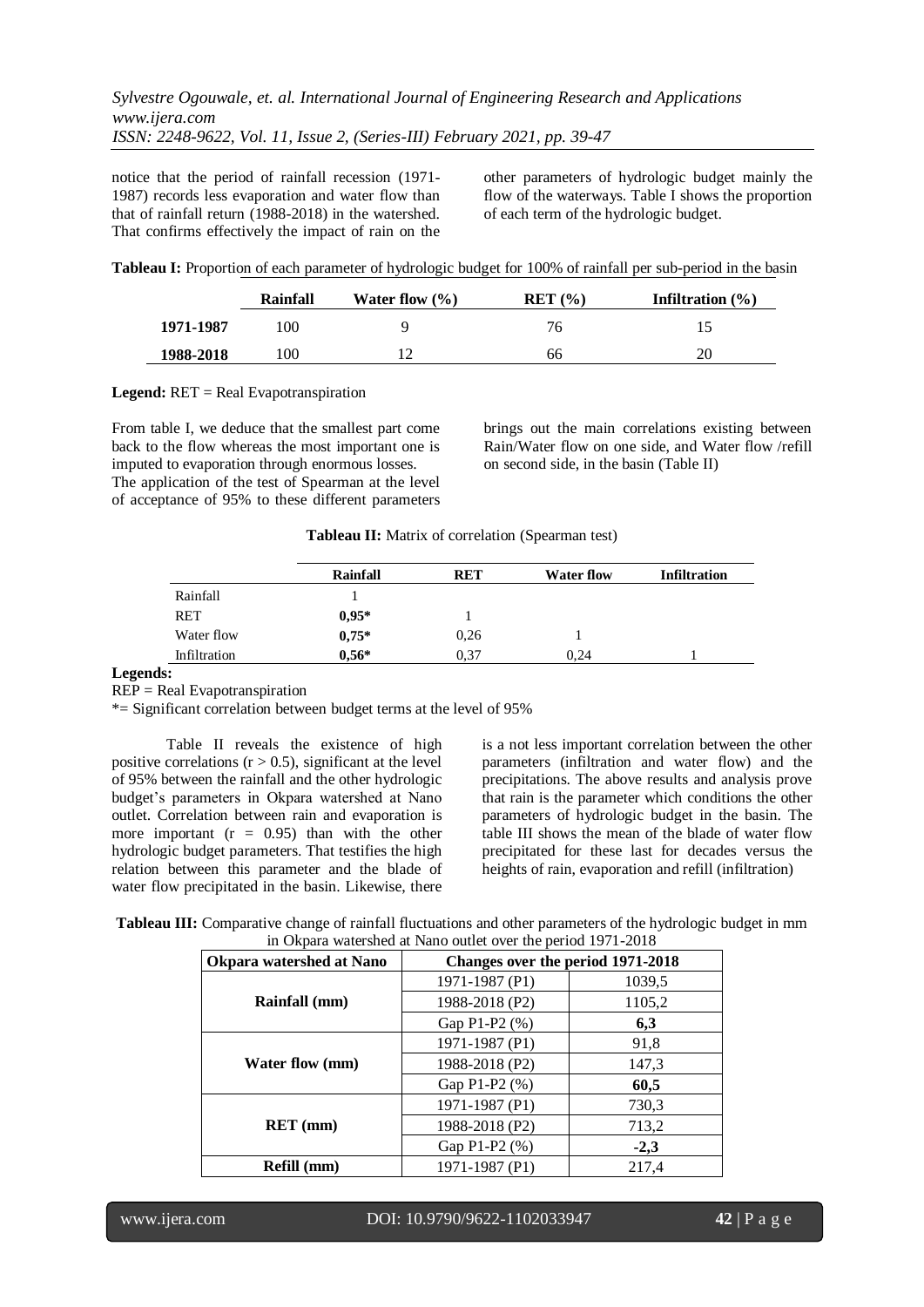|                                                               | 1988-2018 (P2)      | 248    |
|---------------------------------------------------------------|---------------------|--------|
|                                                               | Gap $P1-P2$ $(\% )$ | . т. д |
| $\mathbf{J}$ . Det $\mathbf{D}$ . I familiar and $\mathbf{J}$ |                     |        |

**Legend:** RET = Real Evapotranspiration **Source**: Ogouwalé, 2019

Comparatively to the sub-period 1971- 1987, rainfall heights have increased during the subperiod 1988-2018 at Nano. Thus, a rainfall shortage of 6% was recorded at Nano. This decrease of the rainfall has induced some repercussions on the water flow (60.6%, both ten times the rainfall shortage and the refill (14.1%, either two times the rainfall shortage) which has considerably increased. On the other hand, the evaporation has recorded a decrease of 62.3%, either the third of rainfall shortage. This decrease of evaporation in the basin could be explained through the anthropic activities (inducing the degradation of the covered vegetable) which highly influence the evaporation process in the basin and also the quality of surface water of this basin. Moreover, the compared change of all the

parameters of this budget between the sub-periods 1971-1987 and 1988-2018, revealed that for the rainfall shortage of about 6%, water flow and refill shortages record respectively 60.5% and 14.1% (either respectively six and two times the observed rainfall shortage) in the watershed of Ouémé at Nano.

#### **4.2 Demonstrations of hydro climatic variations**

Results from data analysis revealed that populations have known since four decades (period equivalent to the beginning of years 1970) the changes happened in rainfalls and temperatures regimen. Fig. 3 shows the different demonstrations of hydro climatic change in the study area.



**Figure 3:** Demonstrations of hydro climatic variations in the watershed going from Okpara to the outlet of Nano

From Fig. 3, we deduce that the observed demonstrations of hydro climatic changes by the populations are among other the drought (53.54%); the increase in temperatures (17.51%); the irregularity of rainy season (9.43%) with the rains more and more scarce and insufficient (11.11%) and violent winds (6.40%). According to these populations, abundance of rains has progressively diminished during the seasons from years 1970

which correspond to a climatic dry period. The beginning of the rainy season occurs more and more lately compared to periods before 1970. This perception is confirmed by the works of Tidjani *et al.,* (2016) and Ogouwalé (2013). Moreover, the field collected data has shown that many indicators (Fig. 4) allow populations of the basin to best surrounding hydro climatic demonstrations.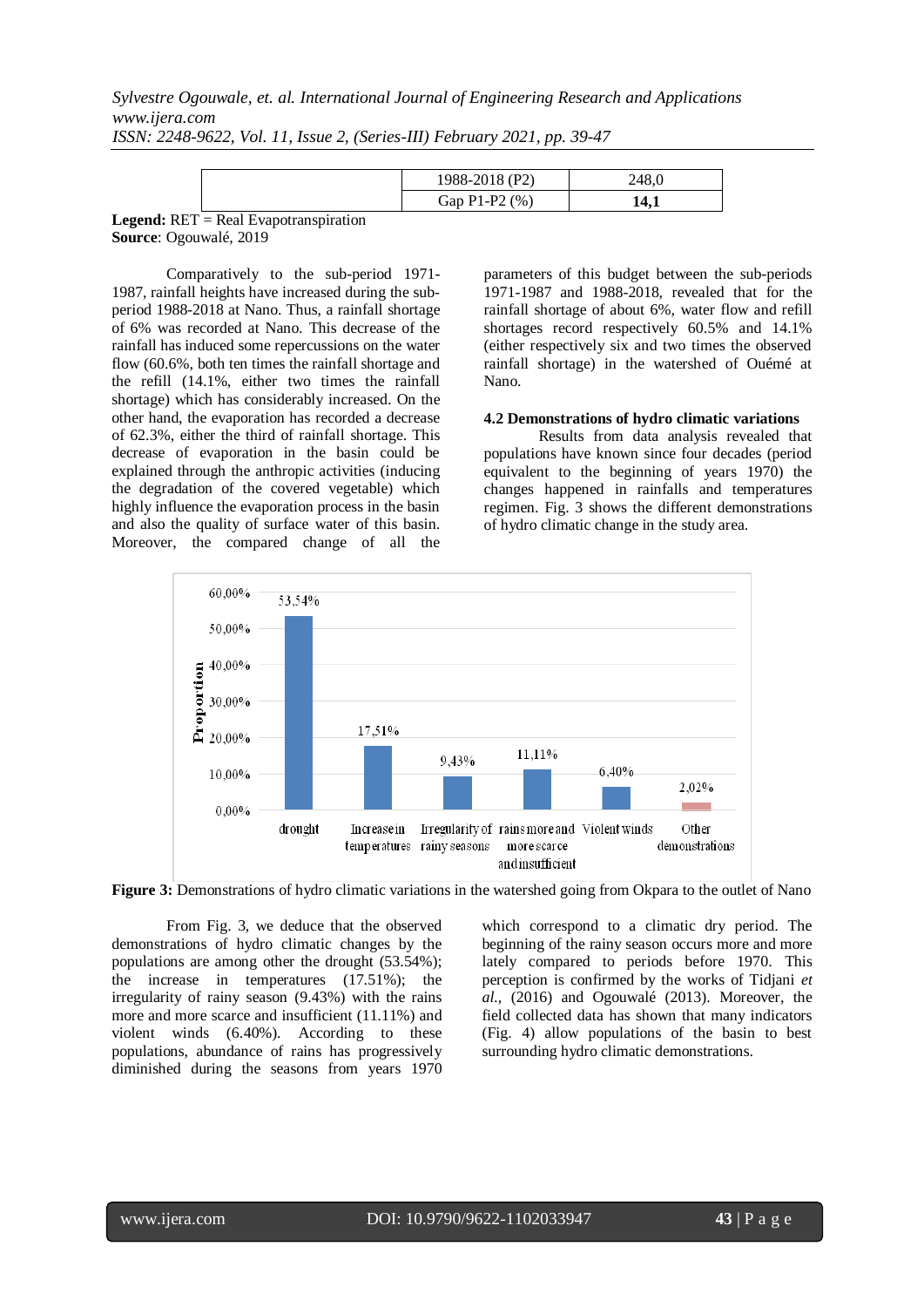*Sylvestre Ogouwale, et. al. International Journal of Engineering Research and Applications www.ijera.com*



*ISSN: 2248-9622, Vol. 11, Issue 2, (Series-III) February 2021, pp. 39-47*

**Figure 4:** Indicators of hydro climatic variations in Okpara watershed at Nano outlet

Thus, in the study area, the first indicator underlined by 42.42% of the populations is the sunniness followed by some highest warmth by 32.32% of the populations. The drying up of rivers and streams and the advanced deforestation evoked respectively by 14.14% and 6.73% enable

understanding likewise the effectiveness of hydro climatic variations in the study area.

## **Effects of hydro-climatic variations**

The consequences of hydro climatic variability in Okpara watershed at Nano outlet are various. Fig. 5 illustrates those consequences in the study area.



**Figure 5**: Consequences of hydro climatic changes in the study area

Indeed, from Fig. 5, we deduce that the drying up of the rivers and streams (63.30%) and the overlap of the rivers during rainy season (22.56%) are the main consequences induced by the hydro climatic variations in the aforesaid basin. It follows a general decrease of the ground waters' level reducing like that, the natural soil front of humidification, the biodiversity, the vegetable cover and the ecosystem resource productivity. All these effects constitute some elements of soils degradation in line with climatic variability. It is also noticed the recrudescence of diarrheic diseases which affect about 11% of the basin population. Likewise, the irregularity of the rains and the rise of temperatures

have as consequences the loss of biodiversity, the reduction, and even, the disappearance of vegetable cover and a modification of the vegetation's look. For Ouassa, (2014), farmers know by their own way the hydro rainfall variability and its shocks on agricultural activities.

Farmers' perceptions are among other, the shift of rainy season and cropping calendar, the decrease of rainfall and flows, the extension of rainy season, the bad rains distribution and the projection of the desertification. Thus, populations of Okpara watershed at Nano outlet have developed some strategies in response to hydro climatic variations.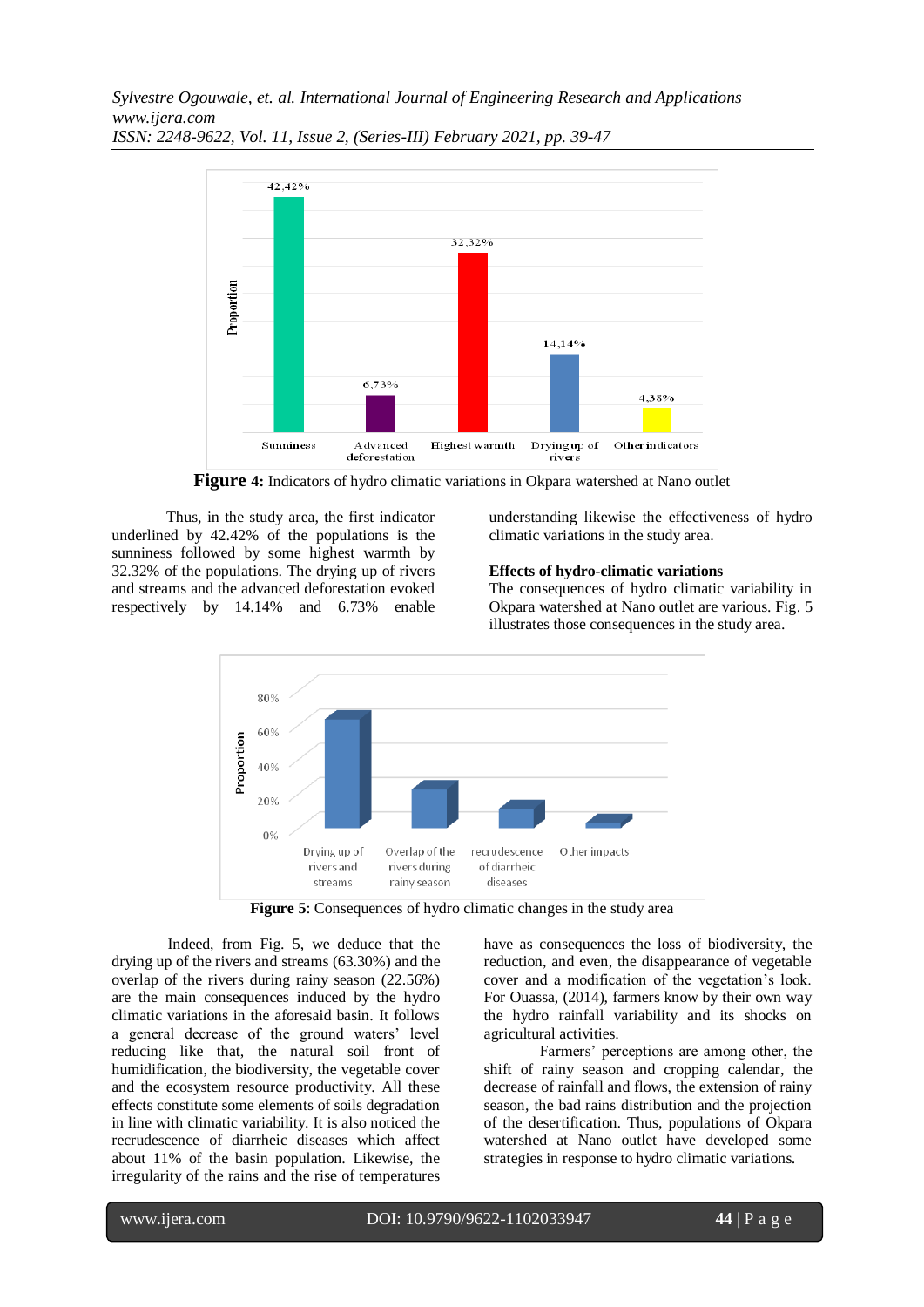#### **4.3 Adaptations' strategies to the hydro-climatic variability**

variability, local populations have developed various adaptations' strategies (Fig. 6).

Face to the continual alteration of their living conditions in the current context of climatic



From Fig. 6, we deduce that the strategies defer from one period to another one. Indeed, during the adverse and dry years, barrages construction (56.23%) and the boreholes realization (13.80%) are the most adopted. The water retentions' realization (50.84 %) and the vegetable cropping clarification (30.64 %) are preferred during the extremely dry seasons in the basin. Besides, with the shortening of the rainy season, all the enquired declare that they were obliged to change the sowing dates. The use of improved seeds with short production cycle is made by 16.20% of the enquired. The other adaptations concern the collective prayers for rains request, the crop diversification and association. The use of

organic fertilizer, the penning, the mulching in the production field and the use of chemical fertilizers which nevertheless remain little developed are nowadays promoted in order to fight against the decrease of cropping soils' fertility. Beyond those strategies, populations adopt some strategies which are in phase with environment protection. Therefore, 56.60 % of the enquired populations use to do crops rotation, 18.86 % for agro forestry and 14.14 % for integrated lands management. Other practices are community forest establishment (4.04%) and environmental education (4.38 %). Fig. 7 shows the aforesaid adopted strategies.



**Figure 7:** Strategies of environment protection in the study area

In consideration of the different adopted strategies, we can say that the communities perceive directly or indirectly the effects of climatic variability also responsible of the decline of the natural resources productivity and farming systems. However, though the adopted strategies practiced by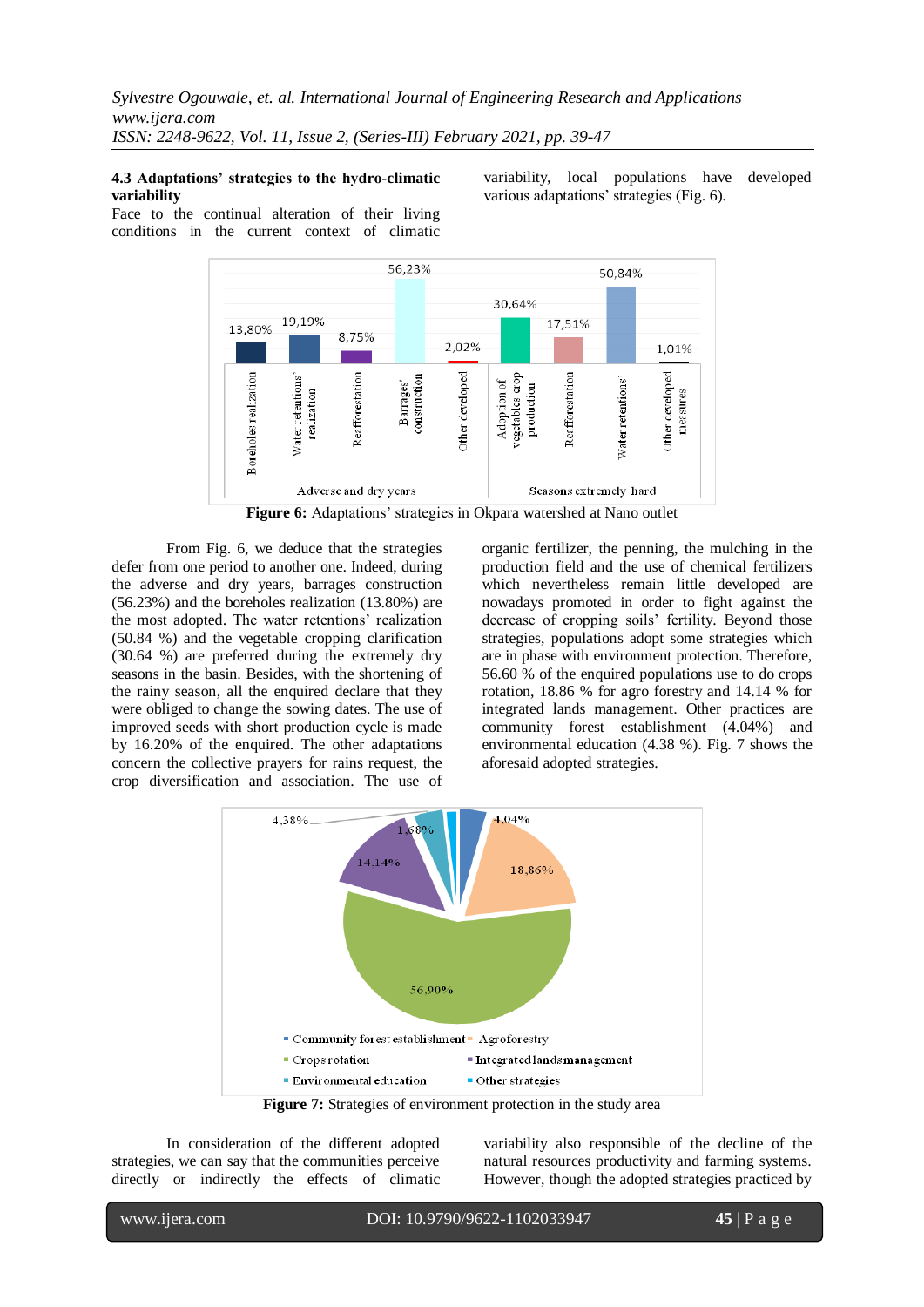the rural communities are surely adequate for the moment, it is clear that certain become inefficient and disastrous at medium-dated or long term.

## **V. DISCUSSION**

The planetary climatic system in which West Africa and Benin are enrolled through the Department of hills, undergoes some changes at big scale which are amplified by natural and anthropic factors as much as regional or local. The analysis of hydrologic conditions in Okpara watershed show that the high variability of rainfall during the period 1971-2018 has got some repercussions on the average water flow of Okpara watershed at the outlet of Nano. These results corroborate those obtained by Kouassi *et al.,* (2010) in Ivory Coast and Ogouwalé (2013) in Benin. According to the latter, on 100% of rainfall in Okpara watershed, 83% are intended to evaporation, 5 to 7 % to infiltration and 12 to 15 % to flow. But, the present study reveals that for 100 % of rainfall in the basin, 66% are intended to evapotranspiration, 12% to the flow and 20% to infiltration. In all cases, it is noticed that evaporation remains higher in the basin to the detriment of the other hydrologic budget parameters. The study shows also the hydro climatic variations which are expressed to the populations through different ways. The decrease of rainfall with regards to that of years before 1970, the reduction of the rainy season duration, the increase of the temperature, the violent winds, and according to GIEC (2014), this phenomenon will continue and contribute certainly to increase natural resources degradation already weakened by recurrent drought. The works of Tidjani *et al.,* (2016) in the oasis system of Gouré (South-East, Niger) confirm those demonstrations of the hydro climatic variability. The barrages' construction (56.23 %) and the realization of boreholes (13.80 %), the realization of water retentions (50.84 %) and the vegetable cropping setting up (30.64 %) were revealed as alternatives in the basin in order to cope with hydro climatic consequences. These different populations' strategies even they are little effective during their application because without modern technique, illustrate the populations' capacities to be adapted to hydro climatic variations. However, according to Ouassa, (2014), in general, adaptation' strategies present some limits and constraints during application. Rains can become rarefied after the realization of some water' stoppage' points. On this basis, the practices to be promoted should be proposed by consultation way and by taking into account the agro ecological and socio economical realities of the recipients if the sustainability dimension of the strategies will be affected.

# **VI. CONCLUSION**

As outcomes of this study, we can retain the variations that affected the rainfalls and the rate of rivers' flows. These variations are expressed through the decrease of the rainfalls from years 1970 followed by the lowering of water flows varying from 30 to 50%. This situation has had some consequences on the populations' activities in Okpara watershed at Nano outlet. In response to these changes, populations of study area have developed several strategies. Among these ones, the sustainable adaptations' options to hydro climatic variability are among other: the water' retentions, the boreholes, the agro forestry, the crops rotation, etc.

# **REFERENCES**

- [1]. E. Amoussou, H. S. Totin Vodounon, M. Boko, G. Mahe, Application d'un modèle conceptuel à l'analyse de la dynamique hydrométéorologique des crues dans un bassin-versant en milieu tropical humide : cas du fleuve Mono, *XXVIIIe Colloque de l'Association Internationale de Climatologie, Liège, 2015*, 8p.
- [2]. E. Amoussou, H. S. Totin Vodounon, H. Sourou, S. Allagbe, J. D. Kodja, A. Akognongbe, B. Sohou, E. W. Vissin Expédit, M. Boko, C. Houndenou, G. Mahe, Péjoration climatique et dynamique hydroécologique dans le bassin-versant du fleuve Ouémé à Bonou au Bénin, *Conférence Internationale sur l'hydrologie des grands bassins Fluviaux d'Afrique, , Hammamet, Tunisie, [hal-02444221,](https://hal.archives-ouvertes.fr/hal-02444221) 2013*, 32p.
- [3]. J-M. Dipama, Changement climatique et agriculture durable au Burkina Faso: stratégies de résilience basées sur les savoirs locaux, *Recherche pour des futurs résilients au climat, rapport d'étude,* 2016, 36p.
- [4]. GIEC, Changements climatiques : Rapport de synthèse. Contribution des Groupes de travail I, II et III au cinquième, *Rapport d'évaluation du Groupe d'experts intergouvernemental sur l'évolution du climat. GIEC, Genève, Suisse,* 2014, 161 p.
- [5]. GIEC, Contribution du groupe de travail 1 au 4ème rapport d'évaluation du GIEC. Bilan 2007 des changements climatiques : les bases scientifiques physiques, Résumé à l'intention des décideurs (traduction non-officielle). 2014, 25 p.
- [6]. D. J. Kodja**,** Indicateurs des évènements hydro climatiques extrêmes dans le bassin versant de l'Ouémé à l'exutoire de Bonou en Afrique de l'Ouest, *Thèse de Doctorat*